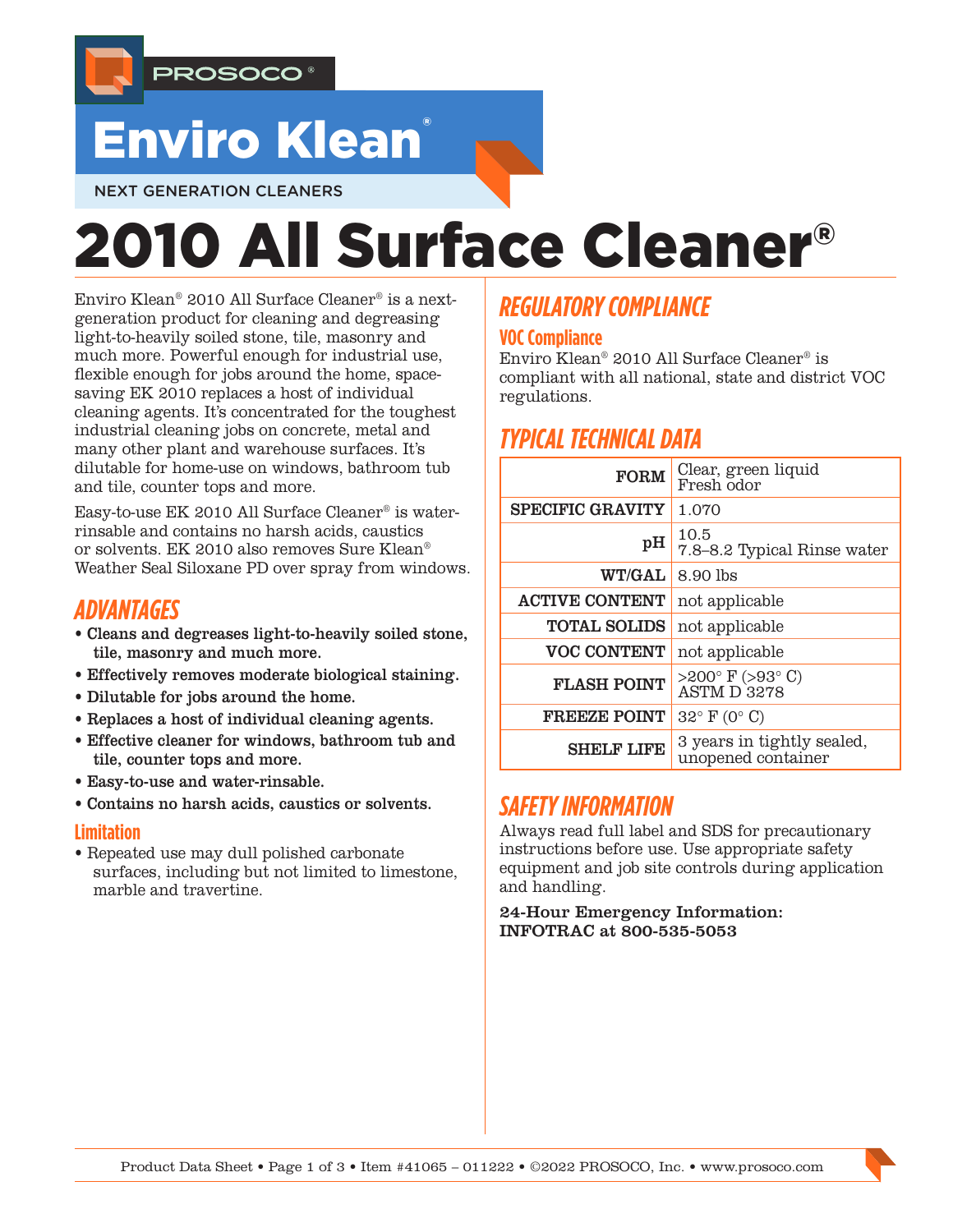## **Product Data Sheet Enviro Klean® 2010 All Surface Cleaner®**

## *PREPARATION*

Before use, test all substrates not intended to be treated with 2010 All Surface Cleaner®. If testing indicates adverse effects, the substrate must be protected before full scale application.

Best practices are to protect people, vehicles, property, plants and all surfaces not set for cleaning from the product, splash, rinse, residue, fumes and wind drift. Rinse non target materials with large quantities of water. Grass and plantings may be protected with sprinklers.

Divert pedestrian and auto traffic if necessary. Best practices are to clean when traffic is at a minimum.

Recommended for these substrates. Always test. Coverage is in sq.ft./m. per gallon of concentrate.

| Substrate                                                                                            | Type                                                       | Use?                            | Coverage                        |
|------------------------------------------------------------------------------------------------------|------------------------------------------------------------|---------------------------------|---------------------------------|
| Architectural<br>Concrete<br><b>Block</b>                                                            | Burnished<br>Smooth<br>Split-faced<br>Ribbed               | yes<br>yes<br>yes<br>yes        | 50-150 sq.ft.<br>$5 - 14$ sq.m. |
| Concrete                                                                                             | Brick<br>Tile<br>Precast Panels<br>Pavers<br>Cast-in-place | yes<br>yes<br>yes<br>yes<br>yes | 50-150 sq.ft.<br>$5 - 14$ sq.m. |
| <b>Fired Clay</b>                                                                                    | <b>Brick</b><br>Tile<br>Terra Cotta<br>Pavers              | yes<br>yes<br>yes<br>yes        | 150-500 sq.ft.<br>14-46 sq.m.   |
| Marble,<br>Travertine.<br>Limestone                                                                  | Polished                                                   | yes                             | 500-1000 sq.ft.<br>46-93 sq.m.  |
|                                                                                                      | Unpolished                                                 | yes                             | 150-500 sq.ft.<br>14-46 sq.m.   |
| Granite                                                                                              | Polished                                                   | yes                             | 500-1000 sq.ft.<br>46-93 sq.m.  |
|                                                                                                      | Unpolished                                                 | yes                             | 150-500 sq.ft.<br>14-46 sq.m.   |
| Sandstone                                                                                            | Unpolished                                                 | yes                             | 150–500 sq.ft.<br>14-46 sq.m.   |
| Slate                                                                                                | Unpolished                                                 | yes                             | 150–500 sq.ft.<br>14-46 sq.m.   |
| Always test to ensure desired results.<br>Coverage estimates depend on surface texture and porosity. |                                                            |                                 |                                 |

#### **Surface and Air Temperatures**

Best air and surface temperatures for cleaning are 50°F (10°C) or above. Cleaning when temperatures are below freezing or will be overnight may harm masonry. If freezing conditions exist before application, let masonry thaw.

#### **Equipment**

Apply with low-pressure sprayer, brush or heavy nap roller. Scrub heavily soiled surfaces with a nonabrasive brush or synthetic scrubbing pad.

Rinse with enough water and pressure to flush spent cleaner and dissolved soiling from the masonry surface and surface pores without damage. Masonry-washing equipment generating 400–1000 psi with a water flow rate of 6–8 gpm is the best water/pressure combination for rinsing porous masonry. Use a 15–45° fan spray tip. Heated water (150–180°F; 65–82°C) may improve cleaning efficiency.

Use adjustable equipment for reducing water flow rates and rinsing pressure for sensitive surfaces. Rinsing pressures greater than 1000 psi and fan spray tips smaller than 15° may permanently damage sensitive masonry. Water flow rates less than 6 gpm may reduce cleaning productivity and contribute to uneven cleaning results.

#### **Storage and Handling**

Store in a cool, dry place. Always seal container after dispensing. Do not alter or mix with other chemicals. Published shelf life assumes upright storage of factory-sealed containers in a dry place. Maintain temperature of 45–100°F (7–38°C). If product freezes, allow to thaw and mix well. Do not double stack pallets. Dispose of in accordance with local, state and federal regulations.

## *APPLICATION*

#### Read "Preparation" and the Safety Data Sheet before use.

ALWAYS TEST a small area of each surface to confirm suitability, coverage rate and desired results before beginning overall application. Test with the same equipment, recommended surface preparation and application procedures planned for general application. Let surface dry thoroughly before inspection.